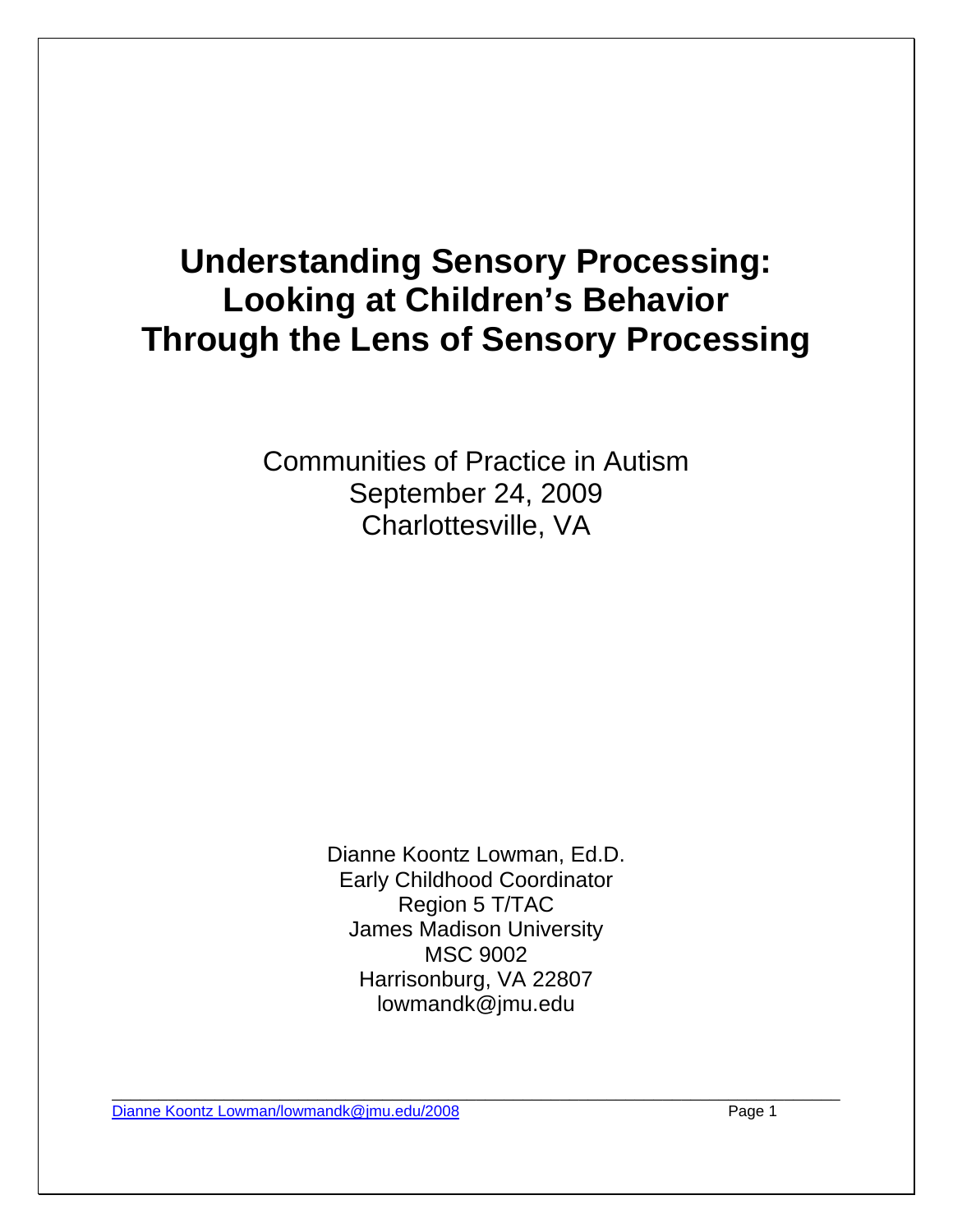#### **Looking at Children's Behavior Through the Lens of Sensory Processing**

Do you know a child like this? Travis is constantly moving, pushing, or chewing on things. The collar of his shirt and coat are always wet from chewing. When talking to people, he tends to push up against you. Or do you know another child? Sierra does not like to be hugged or kissed by anyone. She gets upset with other children bump up against her. She doesn't like socks with a heel or toe seam or any tags on clothes. Why is Travis always chewing? Why doesn't Sierra liked to be touched? Why do children react differently to things around them? These children have different ways of reacting to the things around them, to sensations.

**Over the years, different terms (such as sensory integration) have been used to describe how children deal with the information they receive through their senses. Currently, the term being used to describe children who have difficulty dealing with input from their senses is sensory processing disorder.** 

**\_\_\_\_\_\_\_\_\_\_\_\_\_\_\_\_\_\_\_\_\_\_\_\_\_\_\_\_\_\_\_\_\_\_\_\_\_\_\_\_\_\_\_\_\_\_\_\_\_\_\_\_\_\_\_\_\_\_\_\_\_\_\_\_\_\_\_\_\_** 

### **Sensory Processing Disorder (SPD)**

 **(Miller, Cermak, Lane, Anzalone, & Koomar, 2005) http://www.sinetwork.org/aboutspd/defining.html** 



**\_\_\_\_\_\_\_\_\_\_\_\_\_\_\_\_\_\_\_\_\_\_\_\_\_\_\_\_\_\_\_\_\_\_\_\_\_\_\_\_\_\_\_\_\_\_\_\_\_\_\_\_\_\_\_\_\_\_\_\_\_\_\_\_\_\_\_\_\_**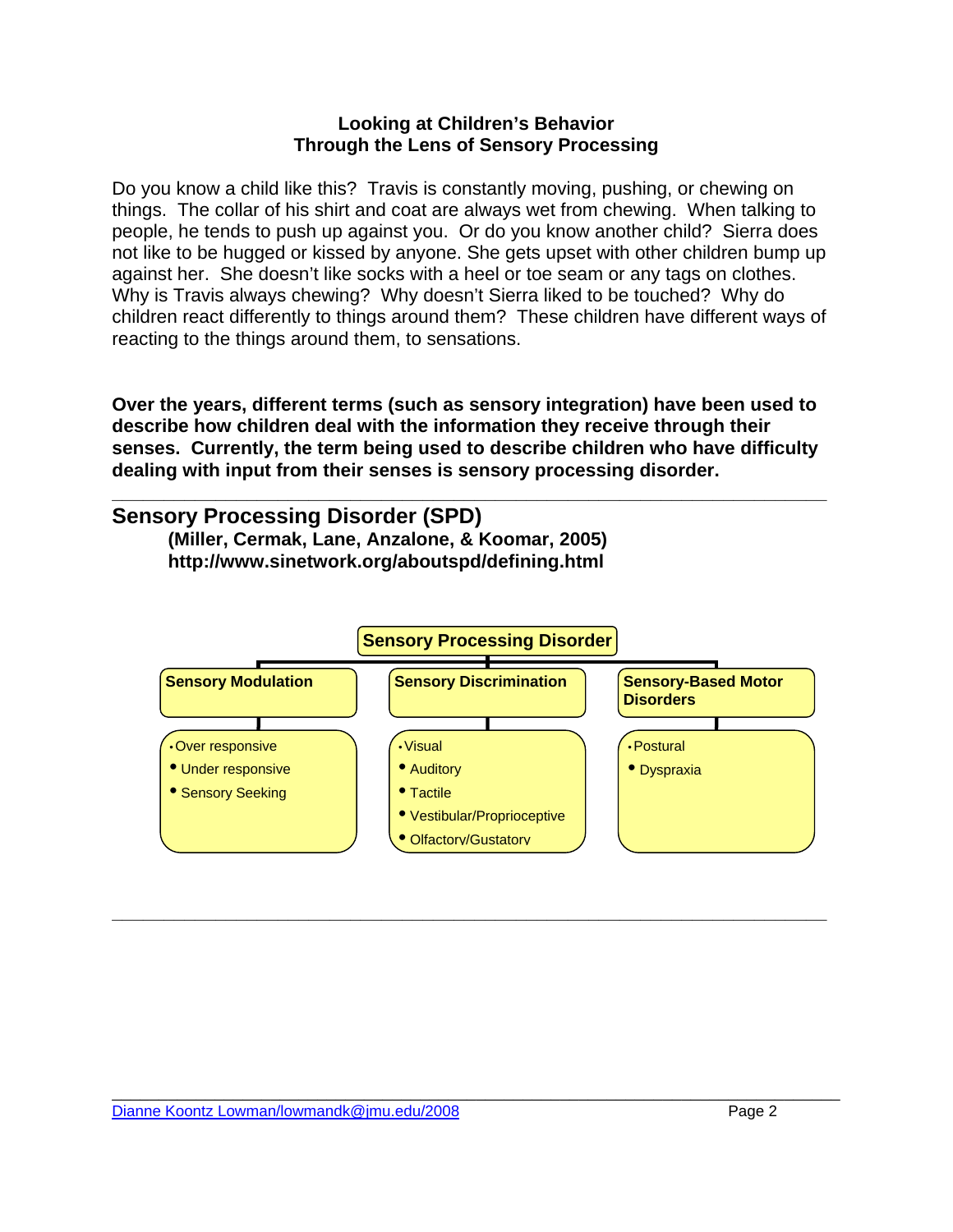### **Functions of the Sensory Systems**

Each of us has many senses. Most of us are familiar with the five senses of hearing, seeing, tasting, smelling, and touching. We are aware of these senses and have some control over them, for example, you can shut your eyes to avoid looking at something.

- **Visual**: Your visual system deals with what you see with your eyes. Do you know a child who see every detail, or who can pick at a tiny piece of dirt or food from the middle of a crowed floor? What about those children who do not appear to notice details? These children might have difficulty finding a small toy in a large box of toys or on a crowded bookshelf.
- **Auditory**: Your auditory system deals with what you hear. Have you ever noticed that some people have trouble hearing one person talk in a crowded room with lots of talking? What about those other people who complain that they can hear every little noise in the house, such as the water dripping in the bathroom or the light bulb buzzing?
- **Olfactory**: The olfactory system deals with what you smell. The sense of smell is centered in the section of the brain which also deals with emotions. Hence, there is an emotional component to the sense of smell. What favorite food did your mother bake when you were little? What do you think of when you smell that food baking today?
- **Gustatory**: The gustatory system deals with how foods taste. You are born with taste buds on different areas of your tongue which interpret food as sweet, salty, bitter, and sour. The sensitivity of these taste buds diminishes with age. Babies are very sensitive to taste (which is why baby foods taste bland to adults). Elderly folks complain that food doesn't taste like it did when they were younger.
- **Tactile:** The tactile system deals with touching things. You have touch receptors in your skin which react to pressure, such as a light tickle or a deep touch. A spider crawling up your leg is a light touch. A heavy comforter on the bed provides a deep (heavy) touch to your skin. Touch is also related to temperature and pain.

In addition to these five senses, you also have senses which can not be observed directly:

**Proprioceptive:** Your proprioceptive system relates to how a joint feels when it moves. For example, when you lift something, you know if something is heavy or light.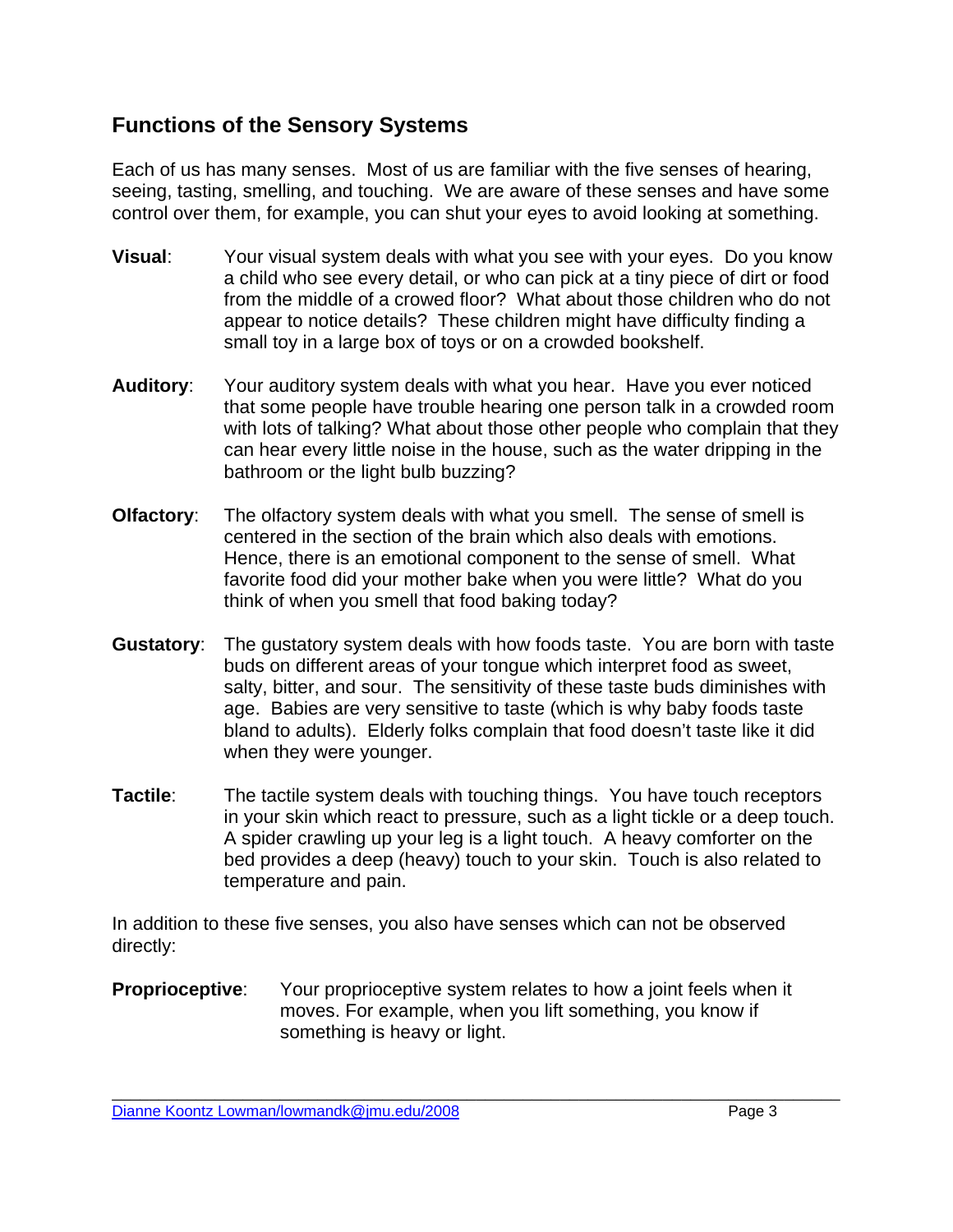**Vestibular**: The vestibular system receives information through the inner ear, and processes information about movement, gravity, and balance. Some children may spin and spin without getting dizzy while other children cannot tolerate spinning or are very sensitive to movements that many of us do not think about, like riding in a car.

Information from the things around us is collected by your different systems through receptors throughout the body. For example, the receptors in the tips of your fingers register the feeling of touch in your fingers. These receptors are found in the skin, muscles, joints, and sense organs. This information is collected through the senses and brought to the central nervous system or the CNS (for example, signals travel from your finger tips to your brain).

### **The Feedback Loop**

There is a LOOP. You touch a hot stove. The receptors in your hand send that information to your brain. The brain interprets the information to help you decide whether this feeling is pleasant or unpleasant; for example, are you touching a warm stove which might feel good or a hot stove which might feel bad? If the stove is too hot, your brain will tell your hand to move QUICK.

Each person responds to his/her own level of stimulus (threshold). Some people react when just a little stimulus is given and some people need a lot of stimuli to react.

### **Self-Regulation Behavior Response Continuum** (W. Dunn)

Winnie Dunn is an occupational therapist who has studied how different children react to sensory stimulation. Dr. Dunn has discovered that children have different thresholds to sensory stimulation. Threshold refers to the point at which a child will respond to sensory information (Dunn, 1999). For example, each child may have a different threshold for sound. At what point does the noise become too loud for the children you know? Children with a high threshold tend to be hypo-sensitive or under-responsive, which means it takes more sound or noise for the child to react. This child might need for the music to be louder to react. Children with a low threshold tend to be hypersensitive or overly responsive, which means they react to just a little sound or are distracted by every noise. This child might need for the music to be softer. Dr. Dunn says that children with difficulty processing sensory information might have one of the following four types of responses to senses from the environment: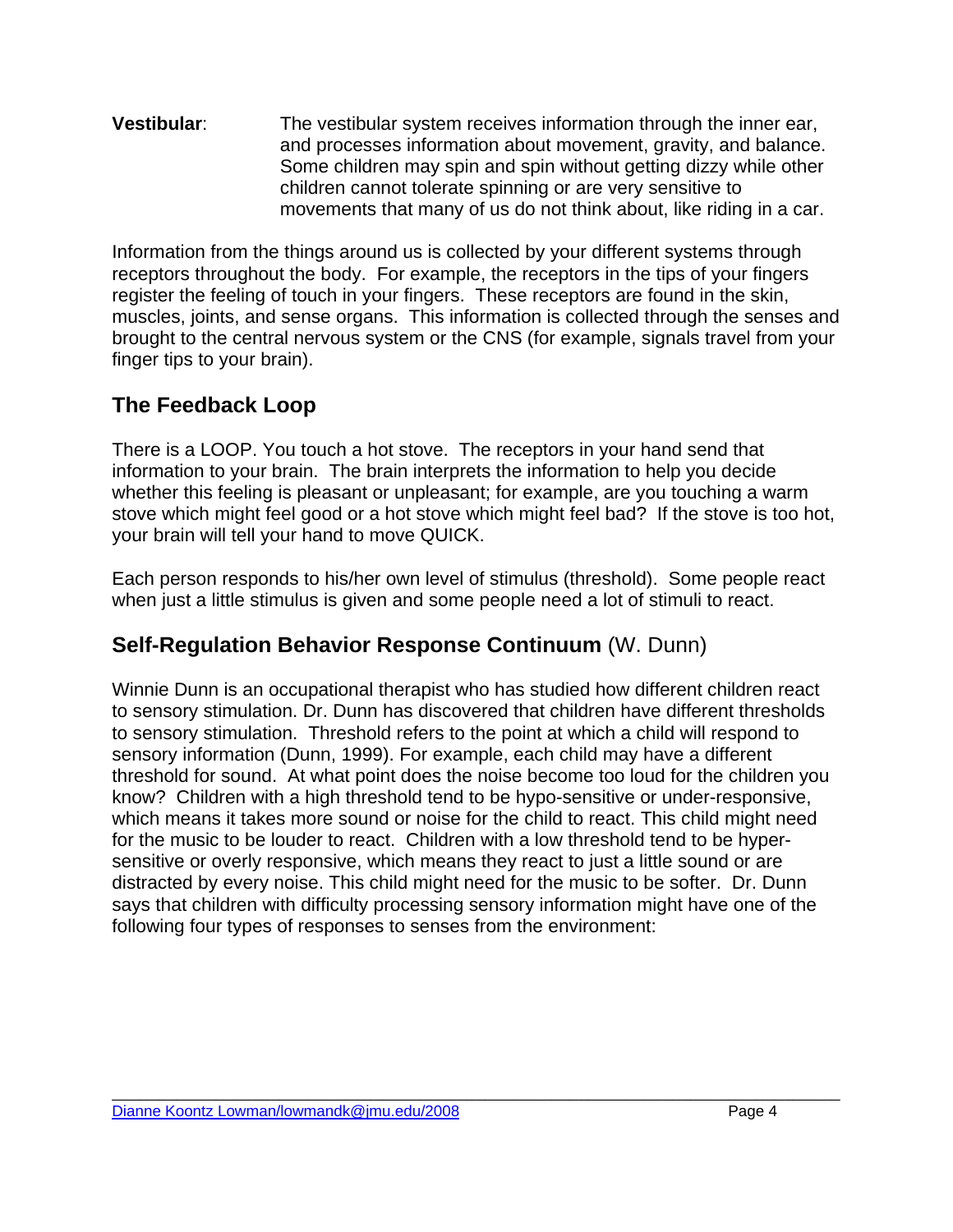#### **High Threshold**

#### - Poor Registration

Children with poor registration have difficulty reacting to stimuli because of a high threshold. This means these children need more stimuli to react. These children might not react to a whisper, but rather need to loud call to come.

#### - Sensation Seeking

Children who are sensation seeking will look for many sensory experiences. They have be constantly moving, or touching or chewing on everything because they need a lot of stimulation to have a reaction (this is not worded very well but it seems to need a "because….")

### **Low Threshold**

#### - Sensitivity to Stimuli

Children who are sensitive to stimuli might not be able to block out stimuli and so may get overwhelmed by lots of stimuli or even by stimuli which others may think is not too much. These children may have trouble in a crowded room with lots of people talking.

### - Sensation Avoiding

Children who are avoiding sensations might be unwilling to try new things or to participate in unpredictable situations.

### **Sensory Defensiveness** (P. Wilbarger)

Pat Wilbarger developed the "brushing program" and first coined the phrase "sensory diet." She defines sensory defensiveness as the over activation of our protective sense (flight, fright, or fight reaction). Imagine you are walking to your car late at night and someone touched your shoulder. The brain would send a message to your autonomic nervous system preparing the body to protect itself. . . you would either run, freeze, or turn around kicking. However, for the child with severe sensory defensiveness, standing in line and being touched from behind might have the same response.

She emphasizes that children with severe sensory defensiveness view stimulation not as unpleasant but as DANGEROUS! This might be why children with sensory defensiveness are not willing to try anything new (and are actually afraid of anything new).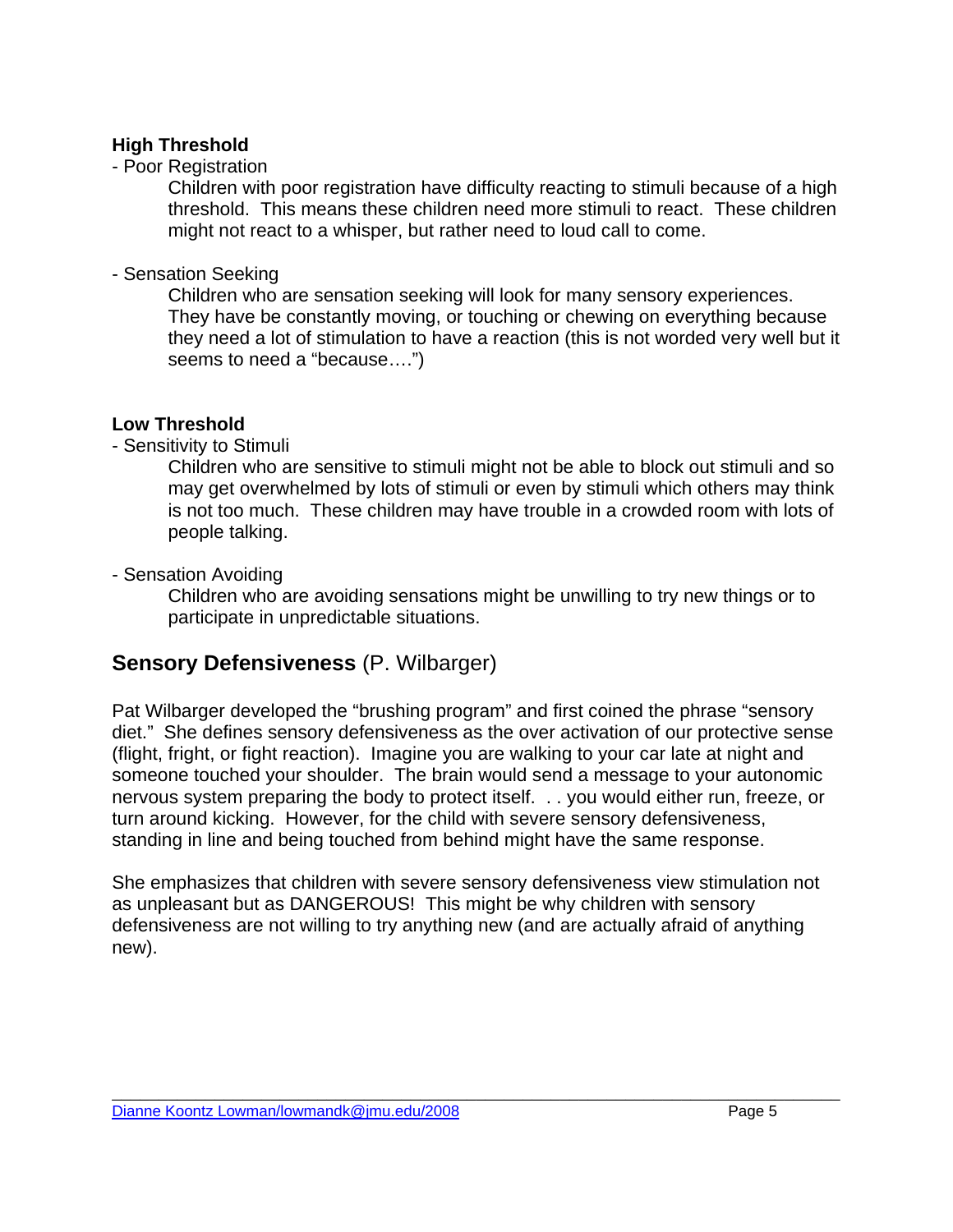### **Arousal Modulation** (L. Miller)

Dr. Lucy Miller is an occupational therapist and researcher who is currently conducting a considerable body of research on sensory processing orders. Dr. Miller has discovered that children with sensory processing disorders, when faced with novel events, might exhibit both physiological over arousal and slower habituation rates. Habituation refers to how long it takes your body to "get used to" a new sensation. For example, if you take a whiff of a new perfume, it might smell strong. However, after each whiff, the perfume appears to smell less strong. You are habituating to that smell. Children with sensory processing disorders might react very strongly (over arousal) to that smell and will take much long to "get used to" (or habituate to) the smell. This might explain why stimulation the child has been exposed to over and over again still brings a negative, and sometimes strong, reaction.

### **Arousal Levels Through-Out the Day**

Arousal level refers to how alert you feel (Williams & Shellenberger, 1996). Throughout the day, you must be able to concentrate and attend to various tasks which require different levels of alertness. You must have a different level of alertness to play soccer than you do to listen to soft music. In addition to different tasks, different times of the day also affect arousal level. Have you ever turned on the car in the morning and been startled by how loud the radio is? You need the louder sound late in the day because it takes more to arouse you (because you are tired) than you do first thing in the morning when you are fresh.

Self-regulation refers to how your nervous system maintains and changes arousal levels to match each task that you do throughout the day (Williams & Shellenberger, 1996). For example, what do you do to pep yourself up or to calm yourself down? What do you do to stay awake in a training workshop after a big lunch?

### **How Do You Know if A Child Has Sensory Processing Difficulties?**

How do you know if your child is having problems with sensory processing? Dunn's *Infant/Toddler Sensory Profile* (2002) is a questionnaire used by professionals to examine a child's processing of sensory information. Talk to the child's occupational therapist for additional information.

An additional informal checklist is the *Sensorimotor History Questionnaire for Parents of Preschool Children* found at <http://www.spdnetwork.org/aboutspd/questionnaire.html>.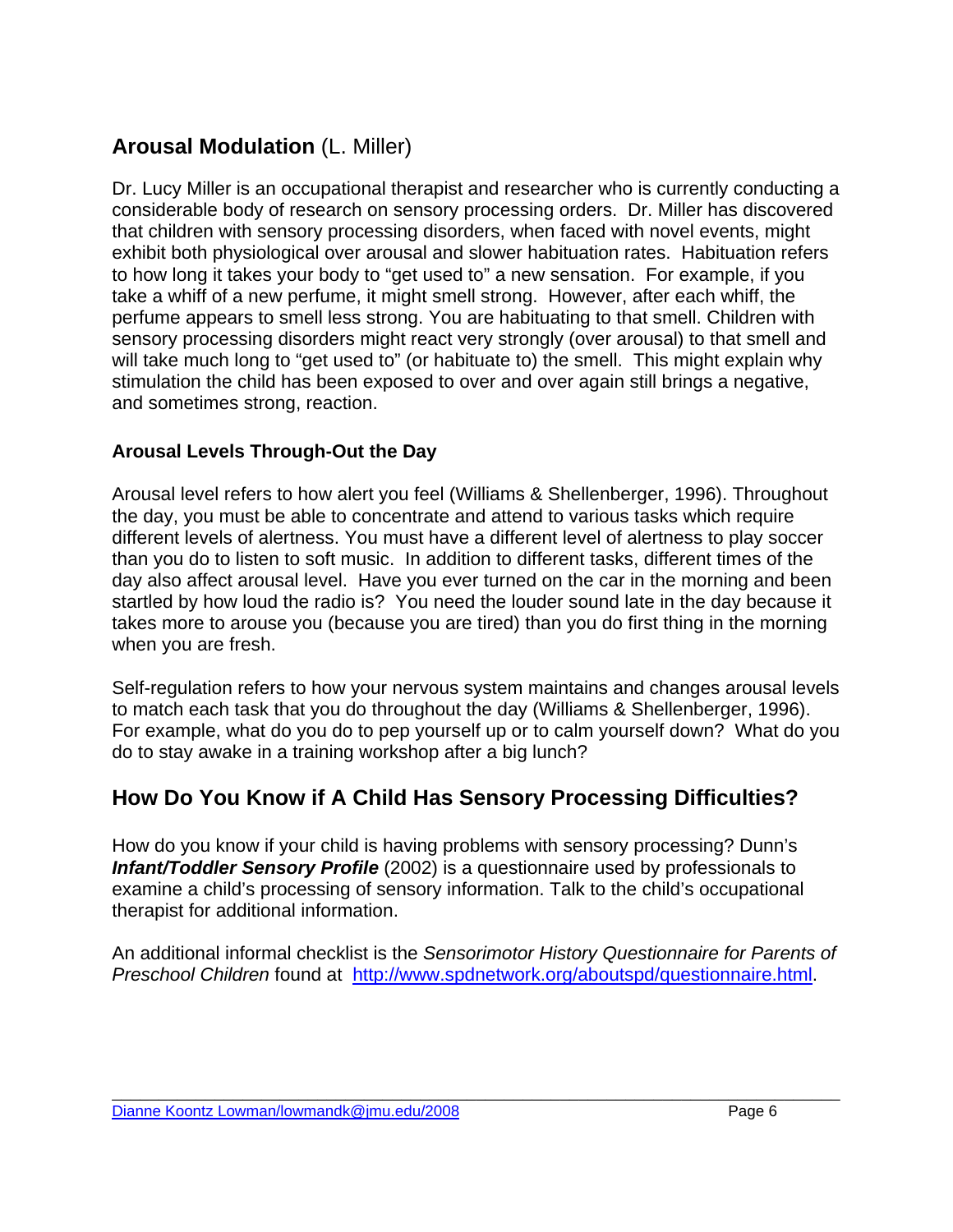### **Think about where children spend their time: at home, at a sitter's and/or at a child care center or family day care.**

### The Environment

Look closely at where children spend most of their time. What do the rooms look like? How crowded are the rooms? Does the space feel cluttered or open? What sounds do you hear? What outside noises do you hear? What can you smell?

The child with typical sensory processing is able to look around her environment and concentrate on one activity. She may be able to go to a crowded shelf or full-to-thebrim toy chest and find a specific toy. This child is able to concentrate on what her parent or teacher is saying, and to tune out outside noises.

- The child with difficulties processing visual information may be distracted by a cluttered, busy room. This child may not be able to locate her favorite blanket or find a specific toy on a crowded shelf. This child might look like she cannot follow directions.
- The child with difficulties processing auditory information may be distracted by noises, such as the TV, radio, dishwasher or washing machine, others talking, a dog barking, and noises from other rooms or outside. This child may not be able to distinguish what his parent is saying from the other noises in the room. This child might appear to be not listening.
- Think about all the smells, such as food cooking, smells from pets, cleaning items, the perfume of adults, etc. How might the child who is sensitive to olfactory information deal with all these smells? This child might appear to be irritable or fussy.

### Play Time

Where do children play? If outside, what is available? Swings, slides, climbing gyms? Do they go to a community playground or play on a playground at preschool? What is the surface of the playground? How many children are usually on the playground at one time? If inside, what equipment is available? What is the noise level?

The child will typical sensory processing will be able to play on a variety of pieces of equipment, choosing the most comfortable ones. This child may be able to walk on or sit on playground surfaces without problem. He might be able to play for the entire play time.

• A child with a high threshold for vestibular activities may crave activities which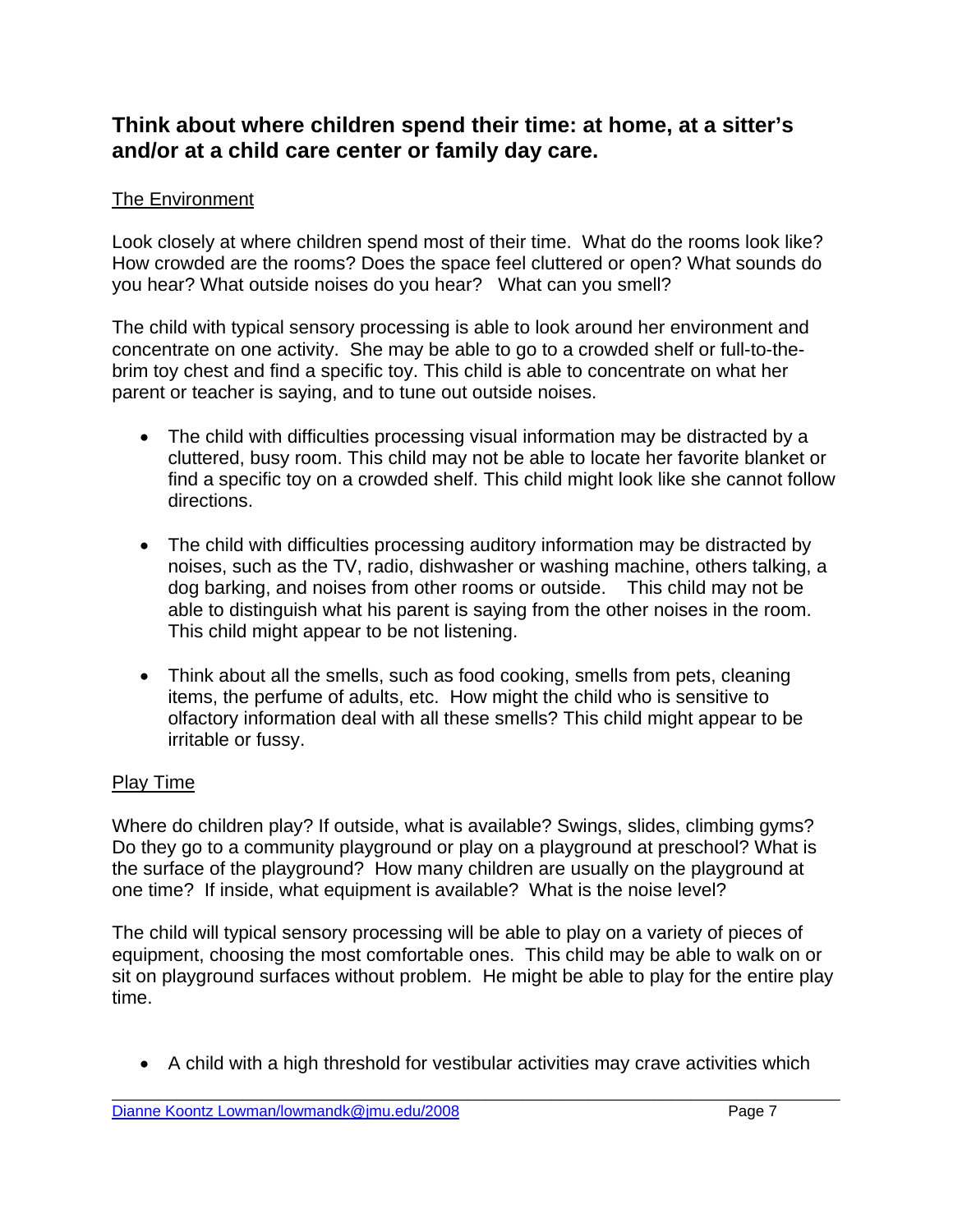involve spinning, climbing, or swinging, and may not want to stop and do something else. They may be scared, or it may just may them feel ill. This sentence I am not sure about – it makes it sound like maybe the spinning, etc makes them scared or ill but I think you mean the other activities make them ill.

- A child with a low threshold for vestibular activities may avoid climbing off the ground at all costs. This child may be scared to death of any activities involving spinning or swinging as well.
- The child with a low threshold for auditory stimulation may have difficulty playing in a crowded gym or playroom where the sound echoes.

#### Meal and Snack Time

Watch children during meals and snack time. What smells are present during meals and snack? What types of foods are served? Are alternate items available? Does your children pour or pass items? How long does the meal or snack last?

The child with typical sensory processing will be able to sit for the entire meal or snack time and will eat (or try) a variety of foods. This child may be able to pour liquids without spilling and wipe her mouth when finished. She might be able to sit still for the entire snack or meal.

- The child with tactile difficulties might be a picky eater. She might only eat puffed cheetos and will not try new foods. If the cheetos are not available, she will not eat.
- The child with a high threshold might be a messy eater and have food all over her face. She might stuff food until her mouth is full (because she needs a full mouth to be able to feel the food in her mouth).
- The child who is sensitive to smell might not try new foods because of the overwhelming smell.

#### Nap and Bedtime

Observe children during nap time and when asleep for the night. What is the sleeping surface (e.g., the sofa, a crib, your bed?)? Is music playing in the background? Are sudden sounds present, such as the phone ringing or someone knocking at the door? Is your child covered? How long is nap time? How long does he sleep at night?

The child will typical sensory processing will be able to sleep on a different textures and may be able to sleep with a background noise and not startle with sudden sounds.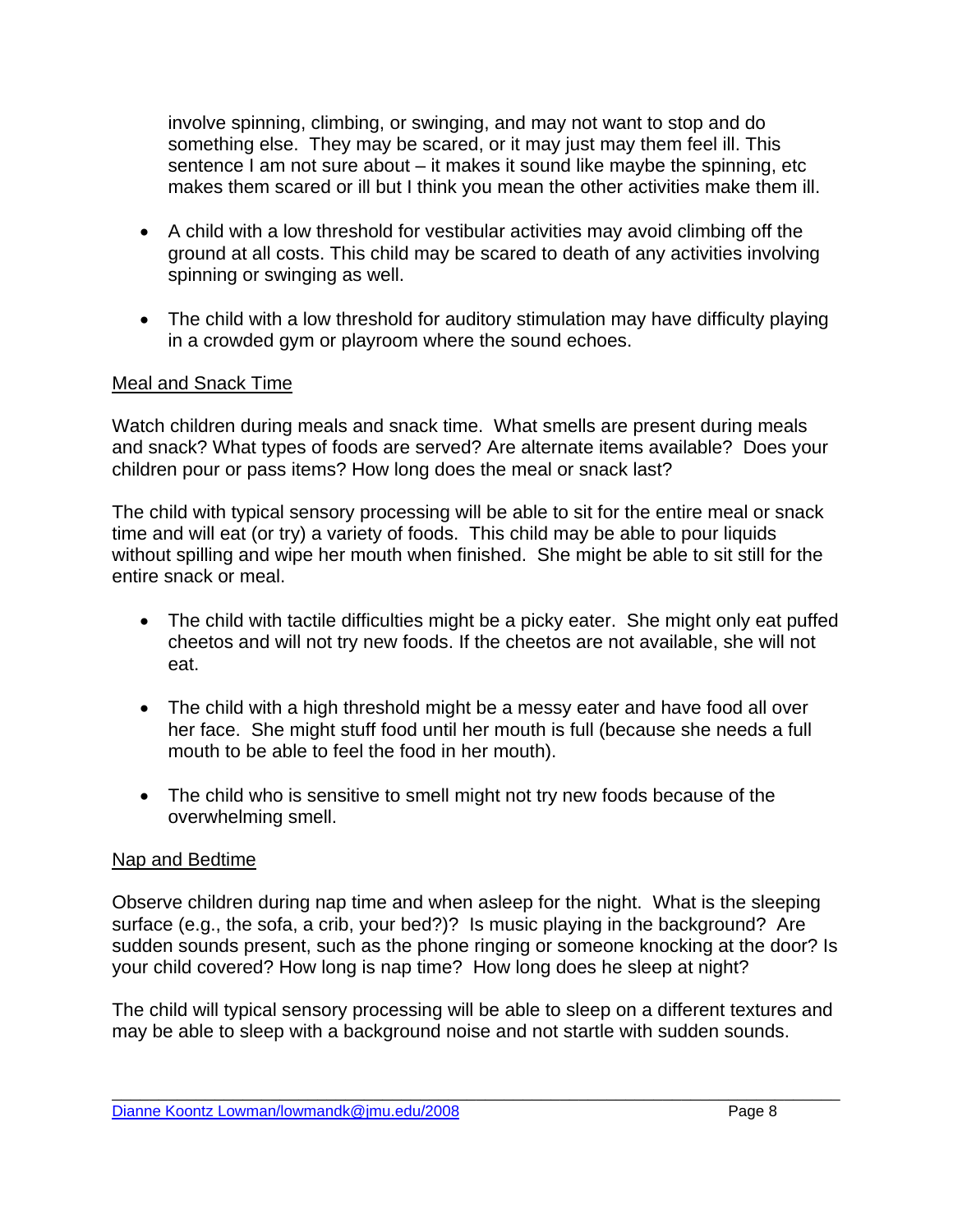- The child with vestibular difficulties who is a preschool might feel afraid sleeping in a cot off the ground; she might be afraid she is going to fall.
- The child with tactile difficulties might be bothered by a rough blanket at home or the plastic mat at preschool which feels cold.
- The child with auditory difficulties might hear every noise in the house. She might awaken with a sudden noise and not be able to go back to sleep.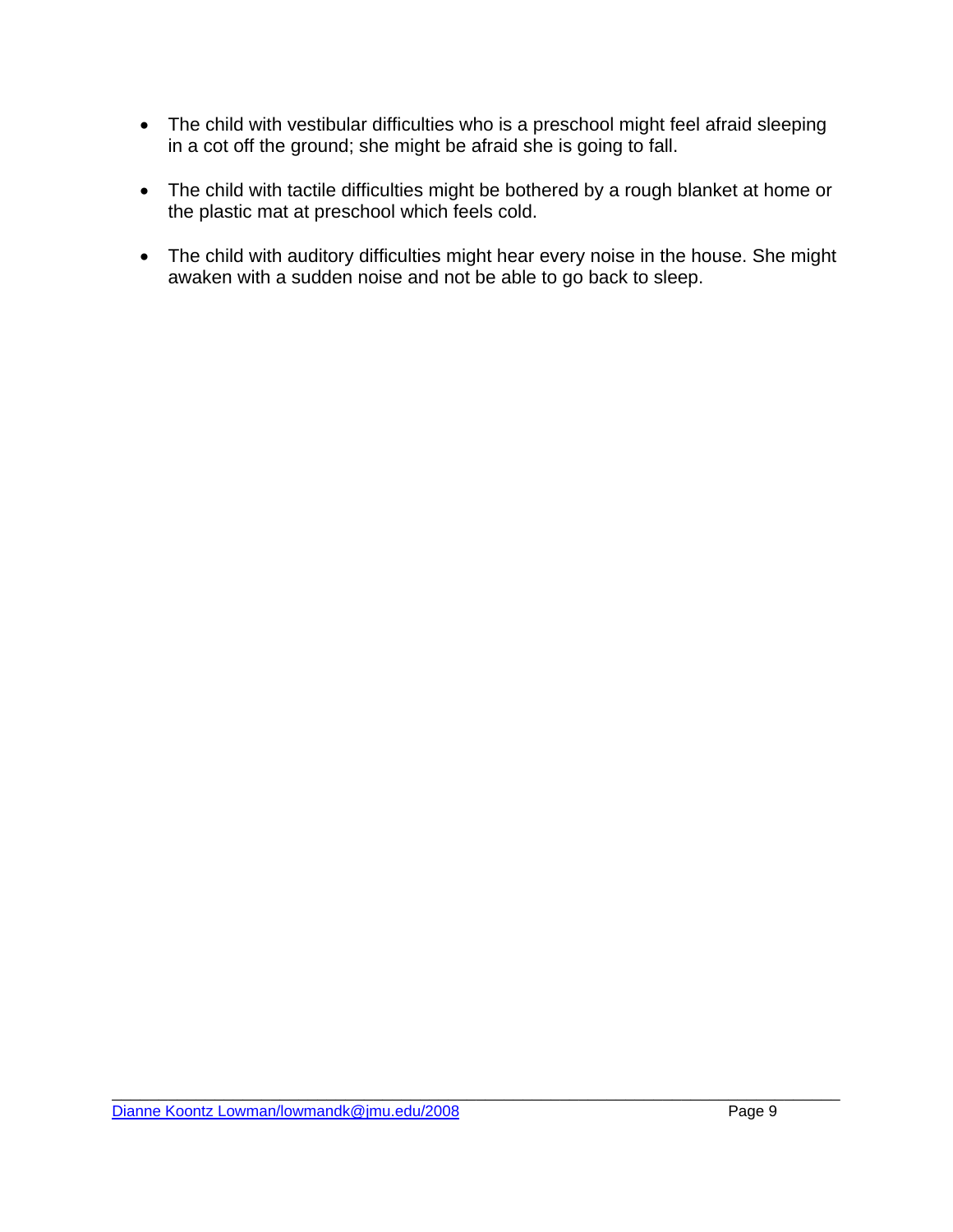## **Specific Ways To Help Young Children Deal with Sensory Input**

| <b>Sensory</b><br><b>System</b>      | <b>Common Parent/Teacher</b><br><b>Observations</b>                                                                                                                                                                                                                                                        | <b>Home/Center</b><br><b>Accommodations</b>                                                                                                                                                                                                                                                                                                                             |
|--------------------------------------|------------------------------------------------------------------------------------------------------------------------------------------------------------------------------------------------------------------------------------------------------------------------------------------------------------|-------------------------------------------------------------------------------------------------------------------------------------------------------------------------------------------------------------------------------------------------------------------------------------------------------------------------------------------------------------------------|
| <b>Tactile</b>                       | Children with a low threshold<br>for tactile stimulation might:<br>- Have a strong reaction to the<br>unexpected touch or the light<br>touch<br>- Be a picker eater, eat only a<br>few foods, or not like to mix<br>foods<br>- Be picky about clothes, may<br>take clothes off, or resist being<br>dressed | - Tell child before touching<br>- In a group situation, sit child<br>so others don't brush against<br>him<br>- Before tooth brushing, apply<br>deep pressure around mouth<br>with washcloth<br>- Brush teeth before meal (to<br>relax the child's sensitivity)<br>- Use all cotton clothing, wash<br>new clothes several times<br>before wearing, use seamless<br>socks |
| <b>Tactile</b>                       | Children with a high threshold<br>for tactile stimulation might:<br>- Be a messy eater, have food<br>all over face, or stuff mouth fall<br>of food<br>- Play roughly                                                                                                                                       | - Brush teeth before meal (to<br>pep up the child's oral<br>sensitivities)<br>- Provide more stimulation,<br>such as squeeze balls, rubbing<br>with towel or other textures<br>- Provide lots of opportunities<br>for sensory play such as finger<br>painting                                                                                                           |
| <b>Olfactory</b><br><b>Gustatory</b> | Children with a <b>low threshold</b><br>for olfactory or gustatory<br>stimulation might:<br>- Strong reaction to smells,<br>perfumes, air fresheners<br>- Avoid certain types of food or<br>certain textures                                                                                               | - Try to reduce the number of<br>conflicting smells in the<br>environment, such as perfumes<br>- Tell child strong tastes are<br>coming                                                                                                                                                                                                                                 |
| <b>Olfactory</b><br><b>Gustatory</b> | Children with a high threshold<br>for olfactory or gustatory<br>stimulation might have:<br>- Decreased ability to taste or<br>recognize different smells<br>- Difficulty with articulation                                                                                                                 | - Give the child strong smells<br>and tastes to experience<br>- Try giving child strong tastes,<br>such as sour, bitter, spicy<br>- Use cold temperatures                                                                                                                                                                                                               |
| <b>Visual</b>                        | Children with a high <b>low</b>                                                                                                                                                                                                                                                                            | - Minimize the number of                                                                                                                                                                                                                                                                                                                                                |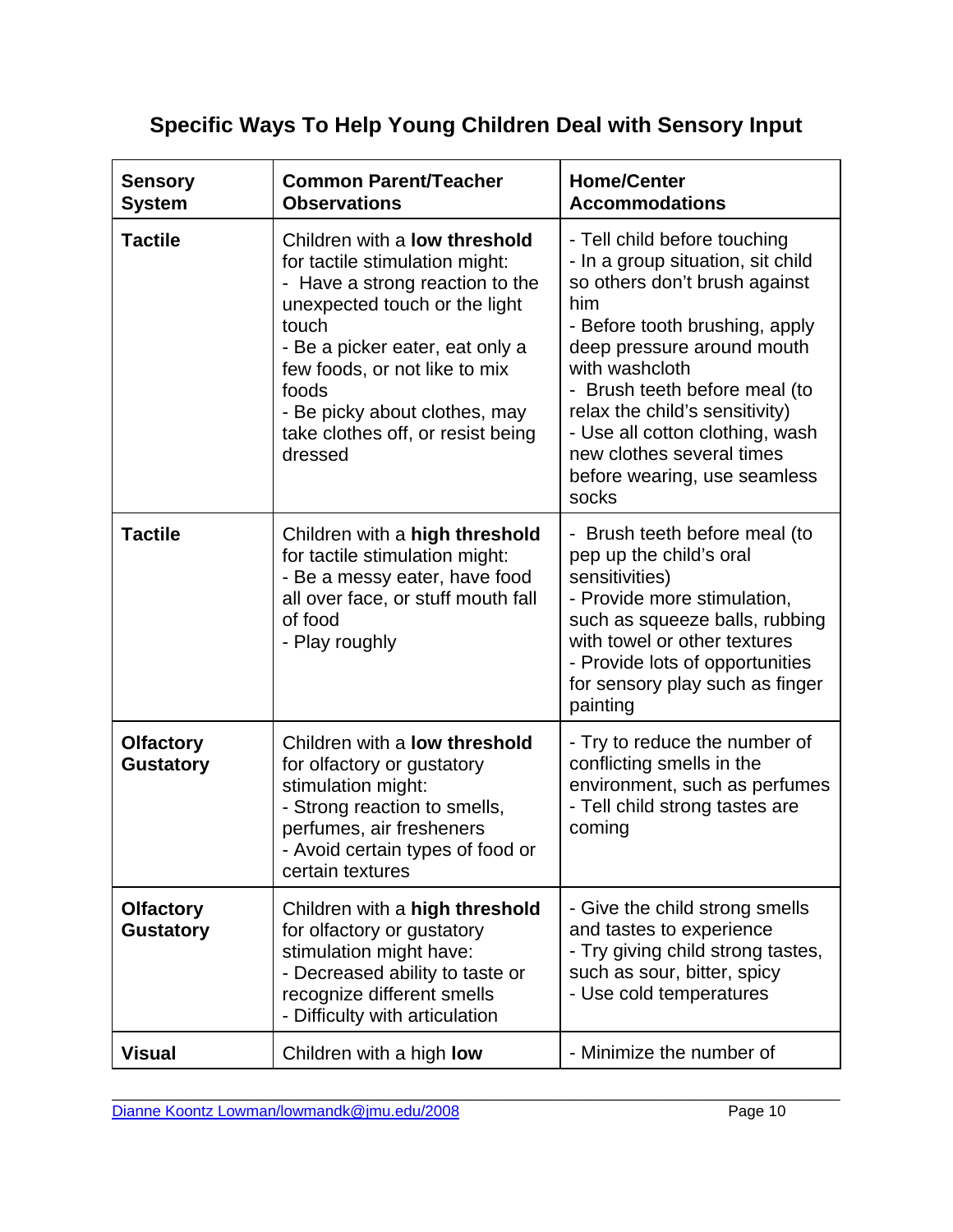| <b>Sensory</b><br><b>System</b> | <b>Common Parent/Teacher</b><br><b>Observations</b>                                                                                                                                                                                                                 | <b>Home/Center</b><br><b>Accommodations</b>                                                                                                                |
|---------------------------------|---------------------------------------------------------------------------------------------------------------------------------------------------------------------------------------------------------------------------------------------------------------------|------------------------------------------------------------------------------------------------------------------------------------------------------------|
|                                 | threshold for visual stimulation<br>might:<br>- Close eyes or cover eyes<br>frequently<br>- Squint<br>- Have difficulty with figure<br>ground activities                                                                                                            | distractions; decrease clutter in<br>the environment<br>- Create quiet area in the home<br>where child can go when<br>overwhelmed<br>- Avoid bright lights |
| <b>Visual</b>                   | Children with a high threshold<br>for visual stimulation might:<br>- Avoid coloring, puzzles,<br>stacking blocks<br>- May not recognize shapes or<br>colors                                                                                                         | - Put toys on blank table top or<br>white paper to increase<br>contrast<br>- Use brightly colored materials                                                |
| <b>Auditory</b>                 | Children with a <b>low threshold</b><br>for auditory stimulation might<br>have:<br>- Strong reaction to fire sirens,<br>planes flying low overhead, and<br>other sudden, loud sounds<br>- Difficulty distinguishing what<br>adults are saying from outside<br>noise | - Warn child before loud noise<br>- Place child in quiet area of<br>the home when possible when<br>he seems overwhelmed by<br>loud noises                  |
| <b>Auditory</b>                 | Children with a high threshold<br>for auditory stimulation might:<br>- Frequently asks what the adult<br>said<br>- Appear to not hear what was<br>said                                                                                                              | - Use short, simple directions                                                                                                                             |
| <b>Vestibular</b>               | Children with a high threshold<br>for vestibular movement might:<br>- Swing and swing and never<br>stop<br>- Be moving and rocking all the<br>time                                                                                                                  | - Allow child to stand at a table<br>while playing<br>- Provide lots of opportunities<br>for movement<br>- Provide opportunities to play<br>outside        |
| <b>Vestibular</b>               | Children with a <b>low threshold</b><br>for vestibular activities might:                                                                                                                                                                                            | - Avoid quick movements or<br>sudden changes in position                                                                                                   |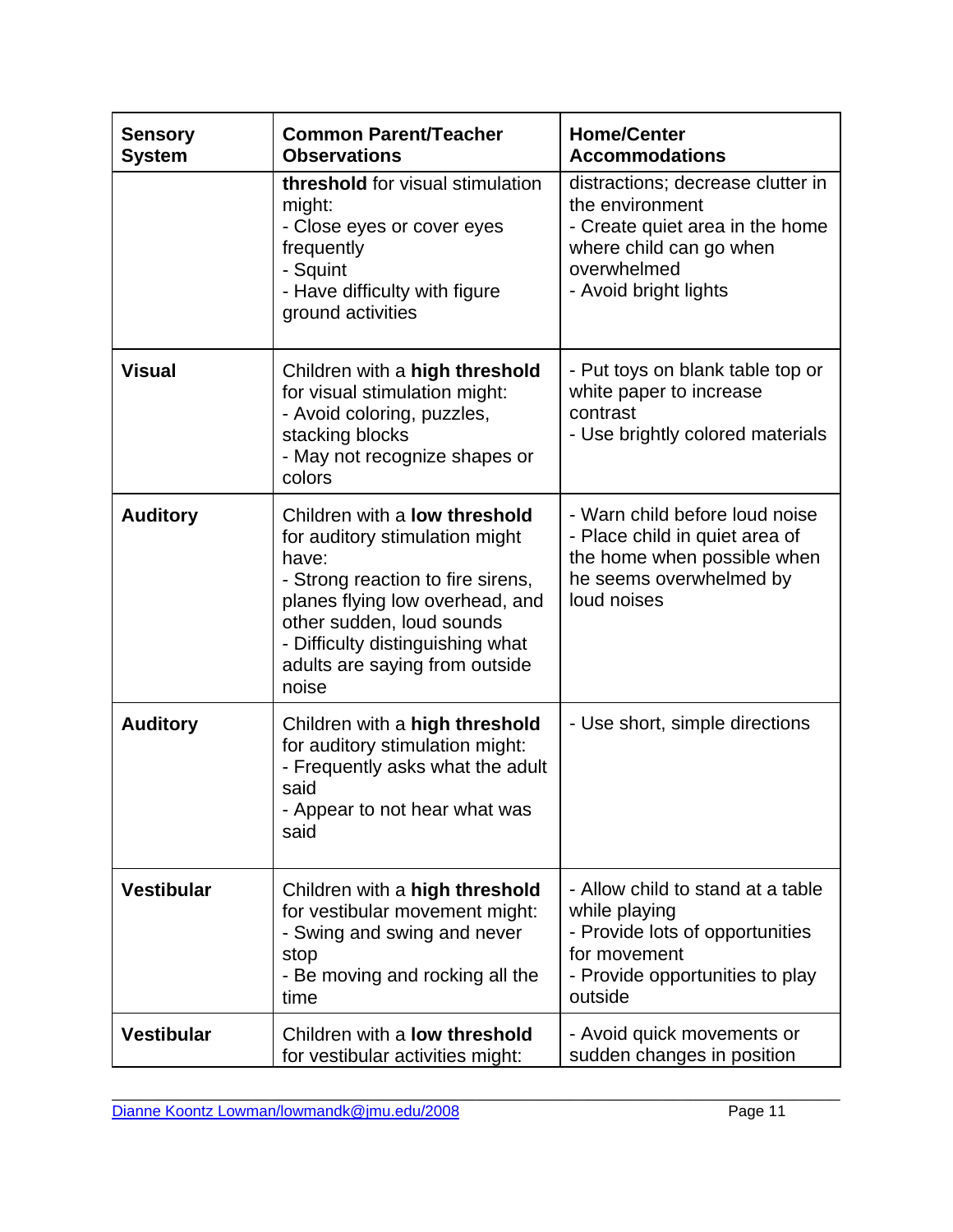| <b>Sensory</b><br><b>System</b> | <b>Common Parent/Teacher</b><br><b>Observations</b>                                                                                                   | <b>Home/Center</b><br><b>Accommodations</b>                                                                                                                             |
|---------------------------------|-------------------------------------------------------------------------------------------------------------------------------------------------------|-------------------------------------------------------------------------------------------------------------------------------------------------------------------------|
|                                 | - Fear being picked up or tipped<br>back<br>- Be very sedentary<br>- Not like to climb, swim, or be<br>off the ground<br>- Gets carsick from movement | - Open windows of car, position<br>in middle of back seat                                                                                                               |
| <b>Proprioception</b>           | Children with a <b>low threshold</b><br>for proprioceptive activities<br>might:<br>- Look clumsy<br>- May hang onto you, walk into<br>you             | - Provide activities for pouring<br>materials such as beans, rice,<br>etc.<br>- Play catch with a big ball or<br>pillow<br>- Give the child lots of bear<br>hugs        |
| <b>Proprioception</b>           | Children with a high threshold<br>for proprioceptive activities<br>might:<br>- Press really hard when writing<br>or coloring<br>- Chews on shirts     | - Have child carry something<br>heavy, such as books, laundry<br>bag-Have child press against<br>wall or push chair across room<br>- Give child something to chew<br>on |

The information is this table was taken from:

Dunn, W. (1999). *The sensory profile*. Tucson, AZ: Therapy Skills Builders.

- Inamura, K.N. (1998). *SI for early intervention: A team approach*. Tucson, AZ: Therapy Skills Builders.
- Kranowitz, C.S. (1998). *The out-of-sync child: Recognizing and coping with sensory integration dysfunction*. New York: Berkley Publishing Co.
- Miller, H., & Heaphy, T. (1998). Sensory process in preschool children. Volume 3 of *AOTA*=*s Self-Study Series: Making a Difference in School System Practice : A Self-Paced Clinical Course*. Bethesda, MD: American Occupational Therapy Association.
- Williams, M.S., & Shelenberger, S. (1996). "How does your engine run?" A leader's *guide to the alert program for self-regulation.* Albuquerque, NM: Therapy Works.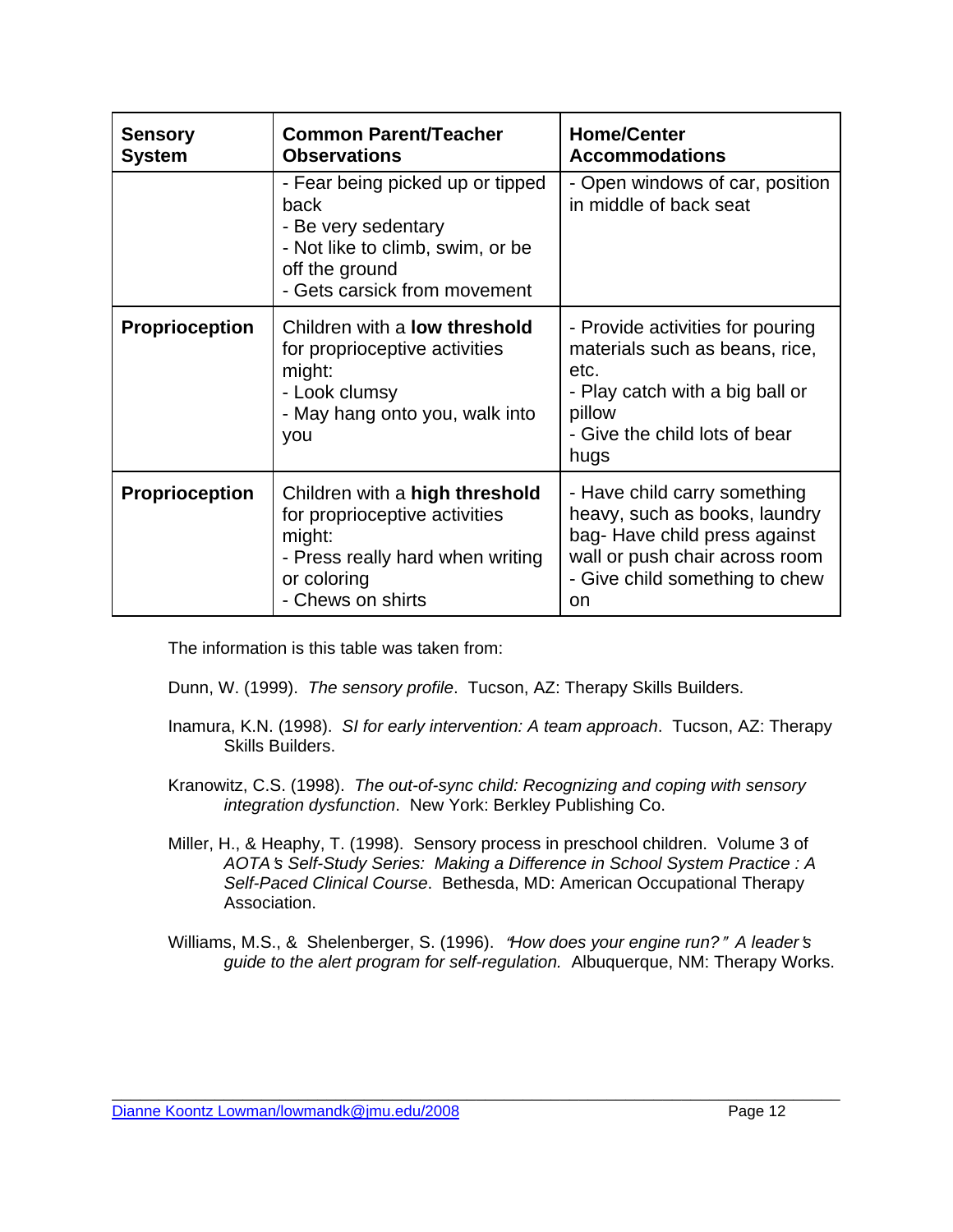### **Is it Sensory or Is It Behavior?**

- **A Functional Analysis**
- *Incident*
- Sensory Characteristics of the Environment
- *Sensory Characteristics of the Task*
- *Child's Response*
- *Adult's Response*
- *Recovery*
- *Sensory Analysis of the Problem*
- *Sense-able Solution*

**Incident**: Ella begins protesting as she and mother are getting ready to leave the house. She refuses to go down the back stairs to get into the car. She drops to the floor and starts crying.

**Sensory Characteristics of the Environment**: Steep back stairs leading to the back alley, heat pump of the next house periodically turns on

**Sensory Characteristics of the Task**: Ella has to walk down stairs (balance and visual input), auditory fear of loud noise

#### **Child's Response**: Refusal

**Adult's Response**: Frustration, yelling

**Recovery**: Mother had to pick child up and carry her to the car. Once inside the safety of the car, Ella was able to calm down.

**Sensory Analysis of the Problem**: Ella has difficulty with balance and heights. She also has extreme auditory sensitivity

**Sense-able Solution**: Have Ella hold adult's hand on one side and the rail on the other. Look ahead and not down. Wear a walkman to hear one of her favorite tapes. Be patient and reassuring.

Reference:

Smith, K.A., & Gouze, K.R. (2004). *The sensory-sensitive student: Practical solutions for out-of-bounds behavior*. New York, NY: HarperCollins Publishers Inc.

\_\_\_\_\_\_\_\_\_\_\_\_\_\_\_\_\_\_\_\_\_\_\_\_\_\_\_\_\_\_\_\_\_\_\_\_\_\_\_\_\_\_\_\_\_\_\_\_\_\_\_\_\_\_\_\_\_\_\_\_\_\_\_\_\_\_\_\_\_\_\_\_\_\_\_\_\_\_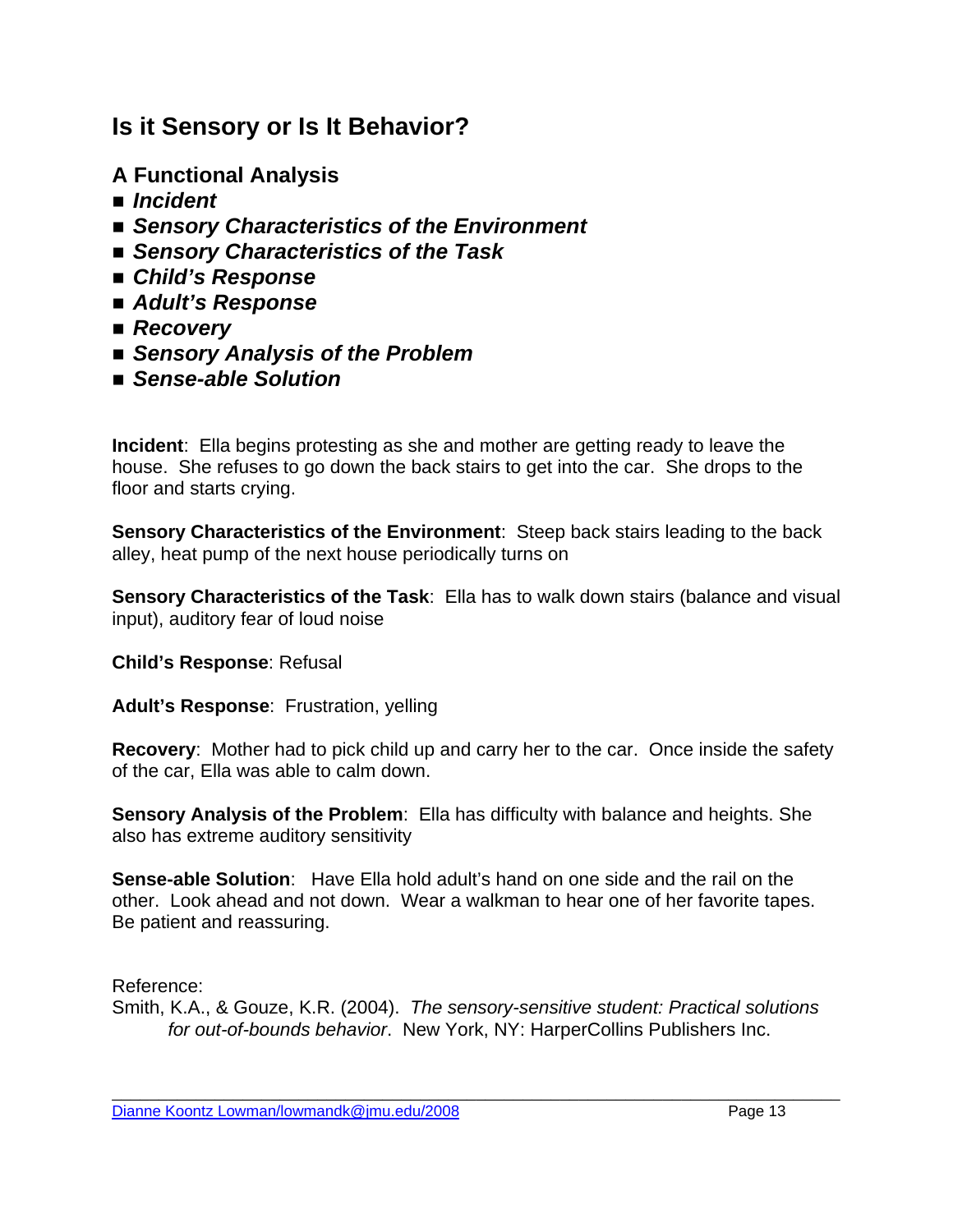### **Suggestions for Dealing with Unpredictable Transitions**

Develop a consistent routine

Parents and other adults can help by sticking to a routine whenever possible and keeping the child's environment arranged in a predictable way. When transitions and changes need to occur, the following ideas might help prepare for or manage these transitions.

Plan transitions in advance

- notify children of impending transitions ("In 15 minutes, we are going to the take a bath");
- prepare for changes using visual supports (a photo of the bathtub); and
- give plenty of notice when something out-of the-ordinary, such as a trip to town, will occur.

Spin the transition in a positive light, such as you're going on an adventure, just like Dora the Explorer  $<sup>TM</sup>$  (www.nickir.com).</sup>

Express time in terms of sequence, such as "First you finish this task, then you can do\_"

Prepare transition fillers to turn empty time into fun moments. For example, sing a favorite song together.

Plan deep pressure activities (or heavy work) between activities, such as:

- stand and stretch:
- move across the room:
- march; and;
- push chairs to the kitchen table for snack or lunch.

If needed, offer the child a quiet place to help him calm down and reorganize.

Provide comfort object, such as a favorite object to hold or put in pocket.

### **References**

- Biel, L., & Peske, N. (2005). *Raising a sensory smart student*. New York, NY: Penguin Book.
- Dunn, W. (1997). The impact of sensory processing abilities on the daily lives of Young children and their families: A conceptual model. *Infants and Young Children*, 9(4), 23-35.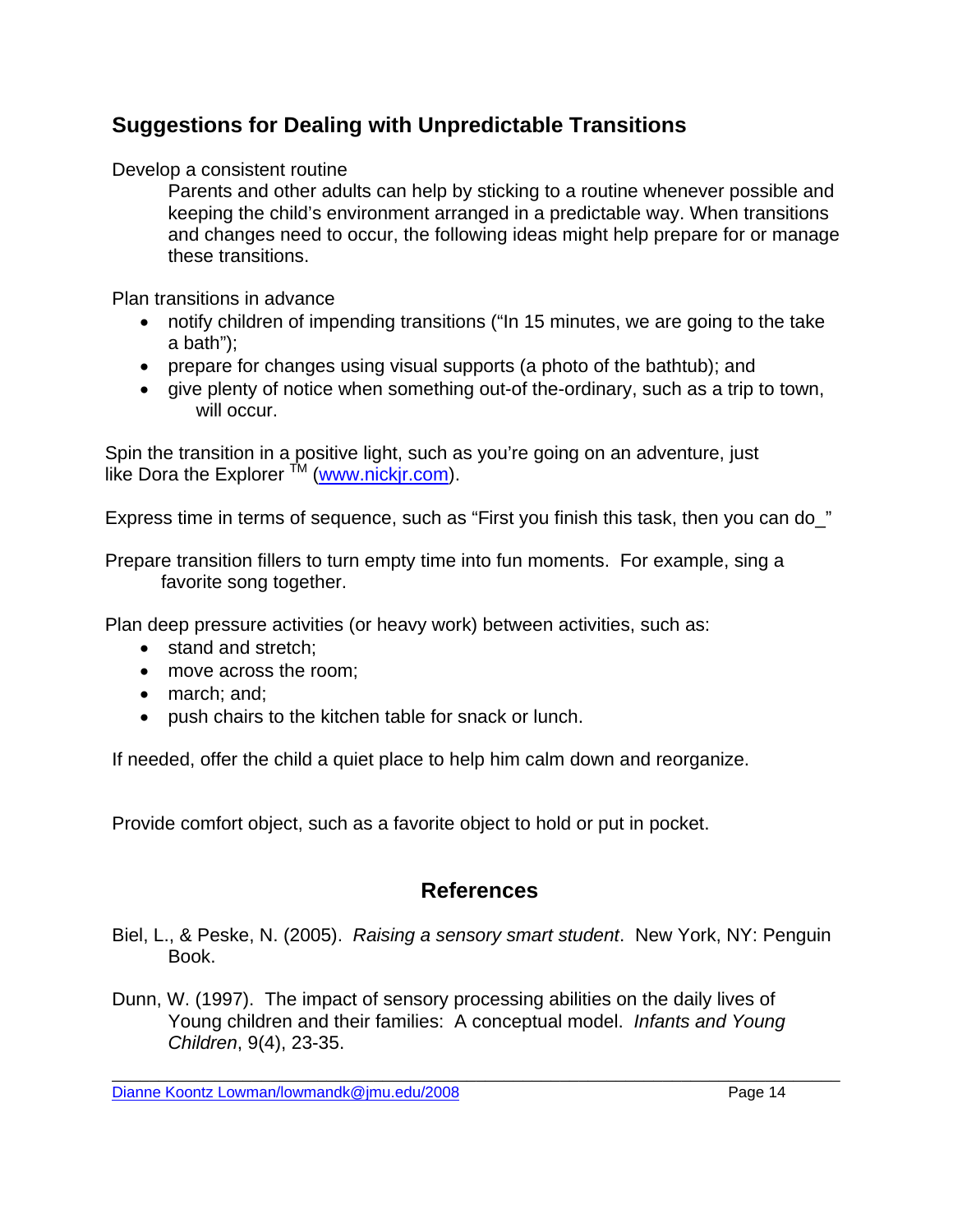- Dunn, W. (2001). The sensations of everyday life: Theoretical, conceptual, and pragmatic considerations. *American Journal of Occupational Therapy*, 55, 608-620.
- Inamura, K.N. (1998). *SI for early intervention: A team approach*. Tucson, AZ: Therapy Skills Builders.
- Kashman, N., Mora, J., & Glaser, T. (2000, July 3). Using videotapes to help students with autism. *OT Practice*, 12-19.
- Kranowitz, C.S. (1998). *The out-of-sync student: Recognizing and coping with sensory integration dysfunction*. New York, NY: The Berkley Publishing Group.
- Miller, H., & Heaphy, T. (1998). Sensory process in preschool children. Volume 3 of *AOTA*=*s Self-Study Series: Making a Difference in School System Practice: A Self-Paced Clinical Course*. Rockville, MD: American Occupational Therapy Association.
- Murphy, S.M., & Caretto, V. (1998). Sensory aspects of feeding. In D.K. Lowman & S.M. Murphy, *The educator's quide to feeding children with disabilities* (pp. 111-125). Baltimore, MD: Paul H. Brookes Publishing Co.
- Myles, B.S., Cook, K.T., Miller, N.E., Rinner, L., & Robbins, L.A. (2000). *Asperger syndrome and sensory issues: Practical solutions for making sense of the world*. Shawnee Mission, KS: Autism Asperger Publishing Co.
- National Research Council (2001). *Educating students with autism*. Washington, DC: National Academy Press.
- Polichino, J.E., Clark, G.F., & Chandler, B. (2005, February 21). Meeting sensory needs at school: Supporting students in the natural environment. *OT Practice*, 11-14.
- Sarracino, T., Dell, L.A., & Milchick, S.L. (2002, January 14). Autism spectrum disorders: Integrating methodologies and team efforts. *OT Practice*, 13-17.
- Smith, K.A., & Gouze, K.R. (2004). *The sensory-sensitive student: Practical solutions for out-of-bounds behavior*. New York, NY: HarperCollins Publishers Inc.

\_\_\_\_\_\_\_\_\_\_\_\_\_\_\_\_\_\_\_\_\_\_\_\_\_\_\_\_\_\_\_\_\_\_\_\_\_\_\_\_\_\_\_\_\_\_\_\_\_\_\_\_\_\_\_\_\_\_\_\_\_\_\_\_\_\_\_\_\_\_\_\_\_\_\_\_\_\_